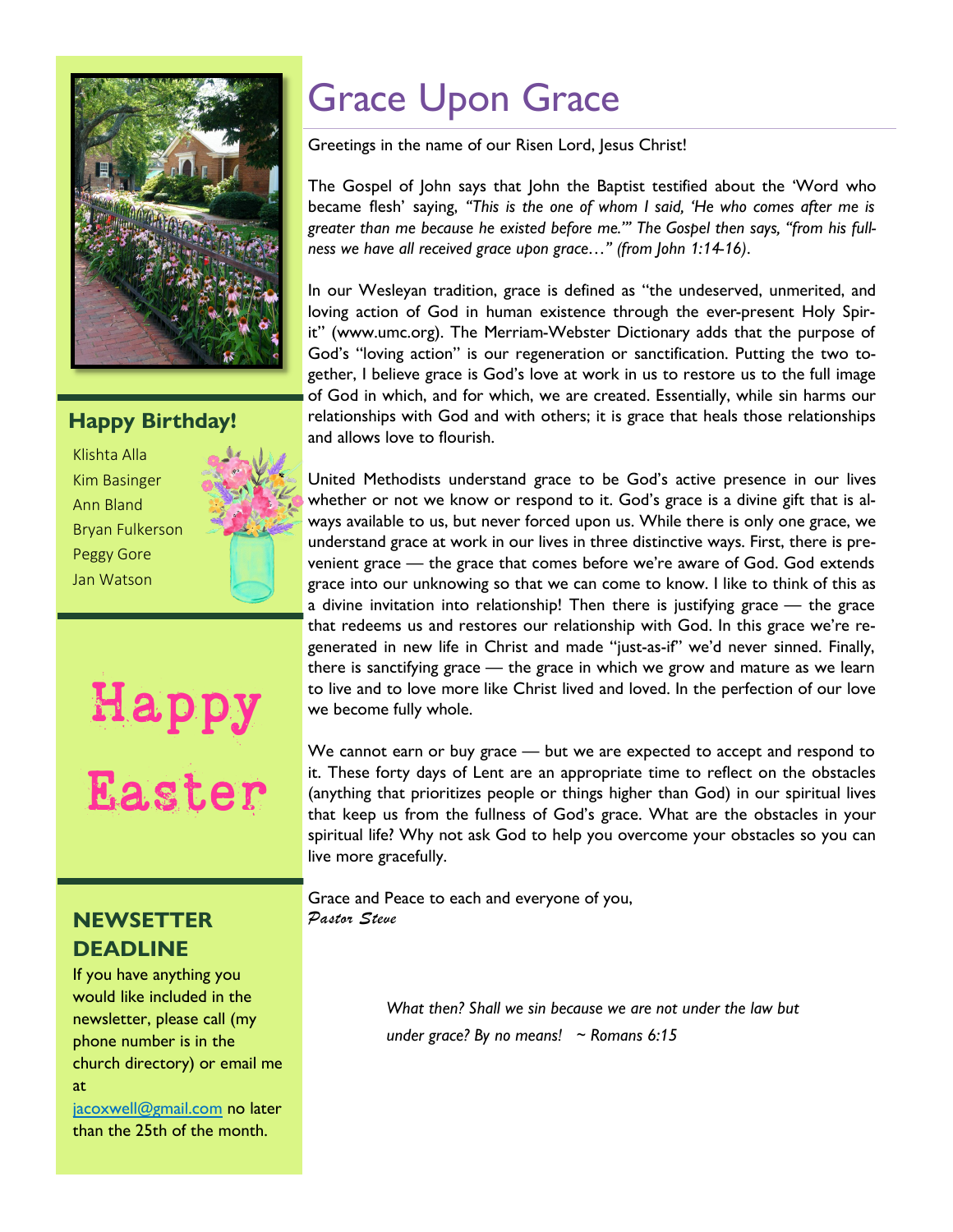# CELEBRATE

Palm Sunday Service April 10th, 10 a.m. Rectortown UMC

Maundy Thursday April 14th, 6:30 p.m. Rectortown UMC

Good Friday Service April 15, 6:30 p.m. Middleburg UMC

Easter Sunrise Service April 17th, 6:30 a.m. Rectortown UMC

Easter Worship Service April 17th, 10 a.m. Rectortown UMC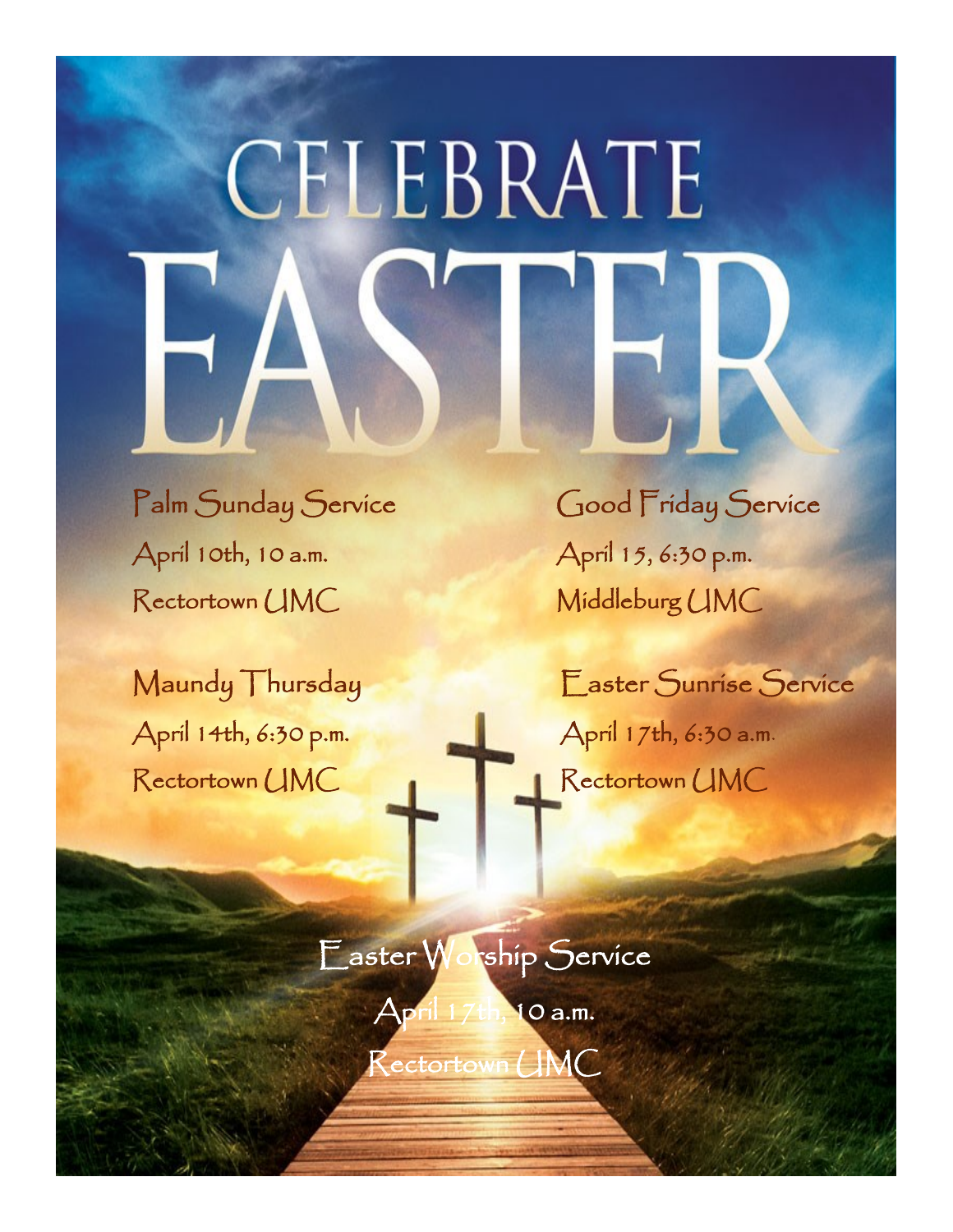

"The next day the large crowd that had come to the feast heard that Jesus was coming to Jerusalem. So they took branches of palm trees and went out to meet him, crying out, 'Hosanna! Blessed is he who comes in the name of the Lord, even the King of Israel!'" - John 12:12-13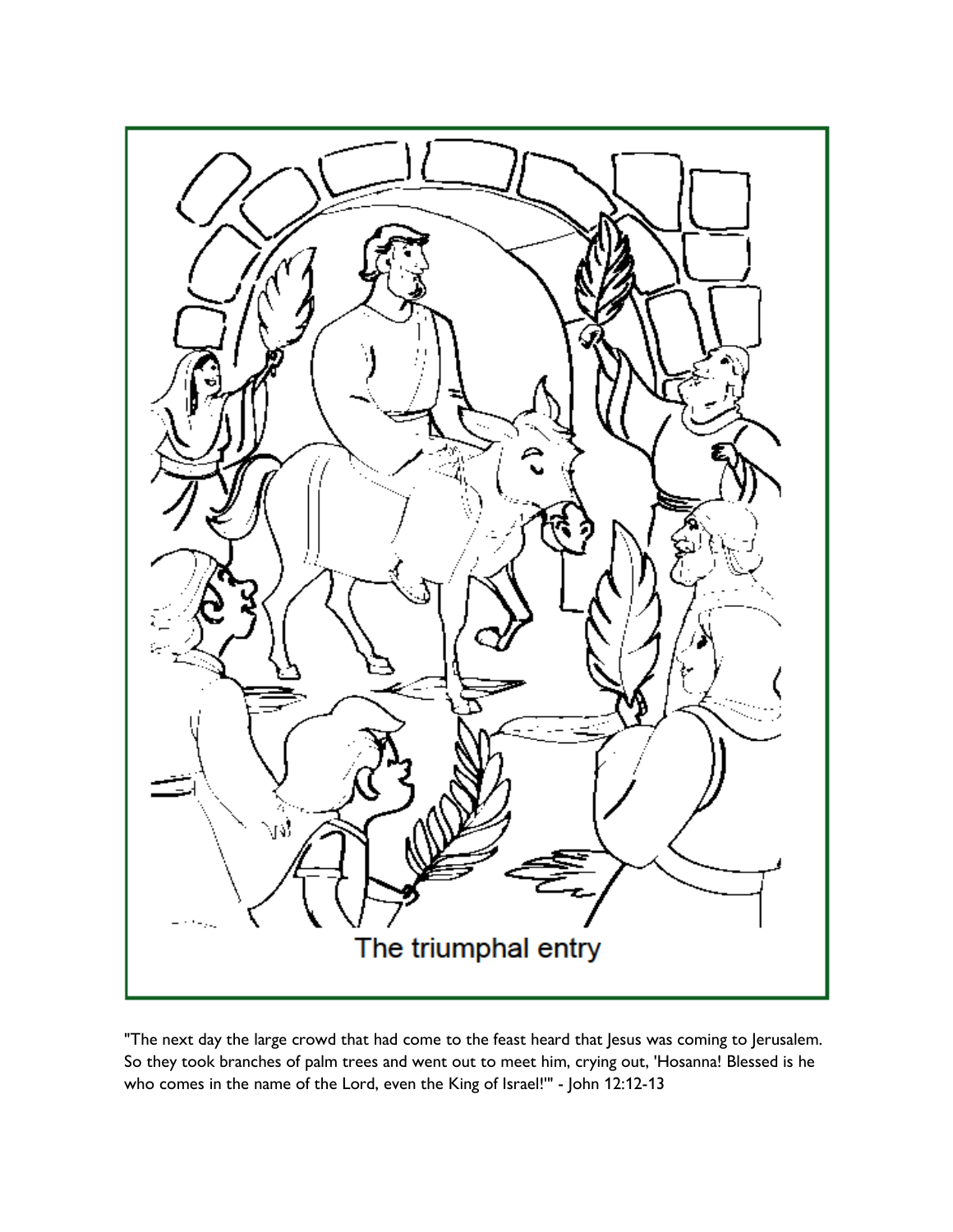# Finance Report

# March 2022

All bills were paid to date with the exception of the Virginia conference. Due to our income at this time, we are not meeting our full obligation to the conference, but we are meeting our District askings. Our tithes and offerings for the month of March came to \$4,464.63, which is \$535.37 below our needed amount of \$5,000 per month.

We have been open for in-person services or a year now, but our attendance has not shown a vast improvement. Where we used to to have 52 on average, we are now averaging about 18. Covid has lessened to a large degree, so I am hopeful you will consider returning to our in-person services. We still have ample room for social distancing, and, if you want, you can still wear your mask. Our church can't survive with only 18 people in attendance, especially since some them are kids. Please consider your circumstances and help us raise our attendance back to our former average.

Thank you for your consideration and your current support.

God Bless Each of You, Reggie





**We are delighted to welcome our new secretary Julie.**  Julie started Monday, April 4th. Her office hours are Monday, Tuesday, Thursday, and Friday 9 a.m. to 2 p.m. If you're in town, please stop by to say hello and introduce yourself, or give her a call at 540-687-6492.